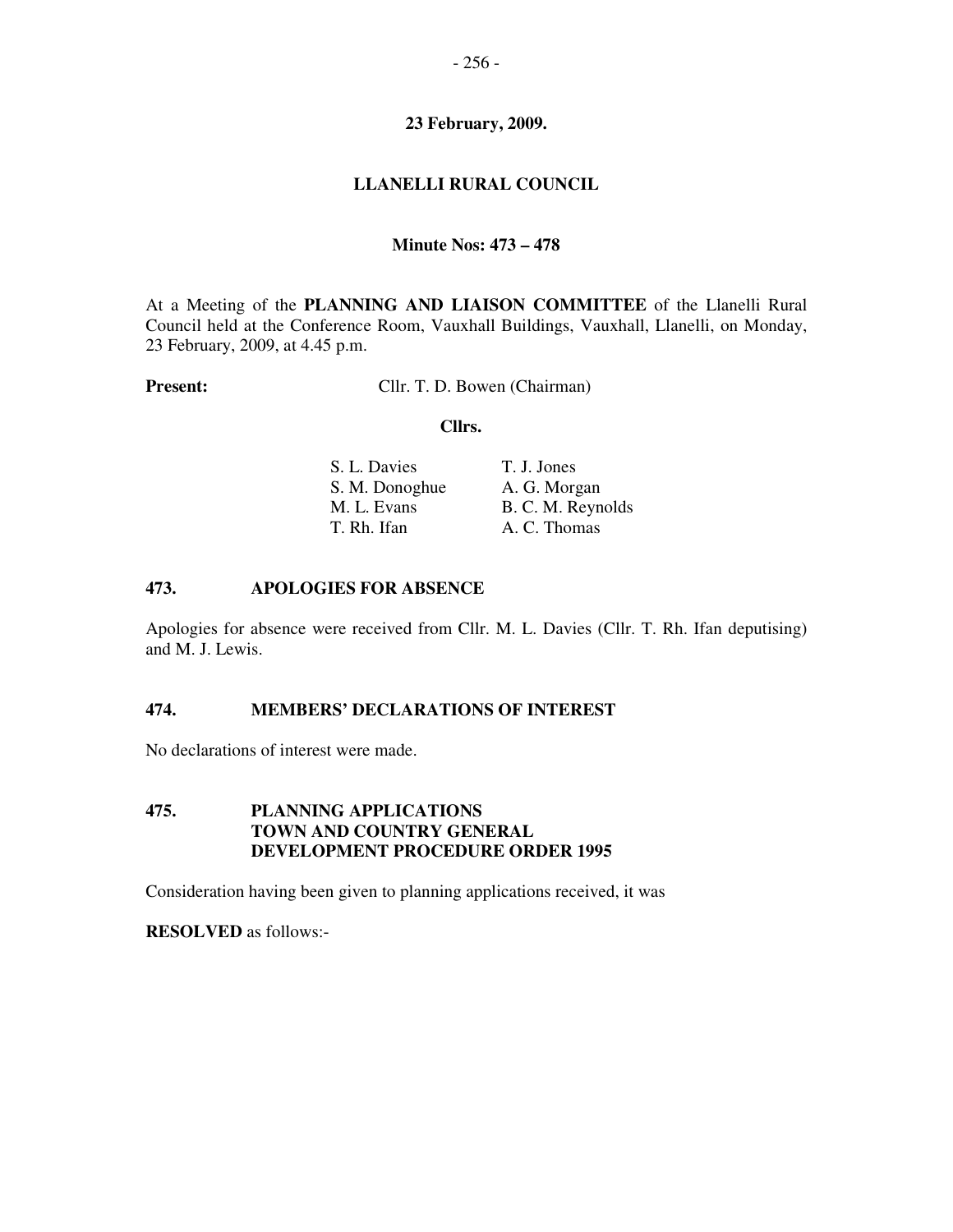# **23 February, 2009.**

| <b>Application No./</b><br><b>Development</b>               | <b>Applicant/Location</b>                                                                                                                                                                                                                                            | Recommendation                                                                                                                                                                                                                                           |
|-------------------------------------------------------------|----------------------------------------------------------------------------------------------------------------------------------------------------------------------------------------------------------------------------------------------------------------------|----------------------------------------------------------------------------------------------------------------------------------------------------------------------------------------------------------------------------------------------------------|
| S/20555<br>Agricultural<br><b>Building</b>                  | Mr J Rees<br>Cilaugwyn Farm<br>Furnace<br>Llanelli                                                                                                                                                                                                                   | NO OBJECTION                                                                                                                                                                                                                                             |
| 26.58M.<br>the north end with collecting yard to the south. | Consent was required to erect a steel framed agricultural building measuring 15.24M x<br>The proposed building would adjoin existing modern steel framed agricultural<br>buildings and would be used to house cubicles for cattle and a milking parlour and dairy to |                                                                                                                                                                                                                                                          |
| S/20565<br>Extension                                        | Mrs E Davies<br>40 Victoria Road<br>Ponthenri<br>Llanelli                                                                                                                                                                                                            | <b>NO OBJECTION</b>                                                                                                                                                                                                                                      |
|                                                             | Consent was required for proposed single storey flat roof extension to the rear of the property<br>to include new kitchen, bathroom and rear access door and lobby together with erection of<br>garage accessed from existing rear lane at bottom of garden.         |                                                                                                                                                                                                                                                          |
| S/20572<br>Change of use                                    | Mr C Davies<br>154A Sandy Road<br>Llanelli                                                                                                                                                                                                                           | <b>OBJECTION</b><br>1. The change of use was<br>not appropriate to its<br>location.<br>2. The change of use<br>would have a detrimental<br>affect on the occupants to<br>the adjoining property by<br>virtue of noise, odour and<br>general disturbance. |
| takeaway.                                                   | Consent was required for proposed change of use from ground floor launderette to hot food                                                                                                                                                                            |                                                                                                                                                                                                                                                          |
| S/20573<br>Conservatory                                     | Mr U Stein<br>10A Stradey Hill<br>Llanelli                                                                                                                                                                                                                           | NO OBJECTION                                                                                                                                                                                                                                             |
|                                                             | Consent was required for proposed single storey conservatory at front of property.                                                                                                                                                                                   |                                                                                                                                                                                                                                                          |

| S/20585  | Mr A Jones   |              |
|----------|--------------|--------------|
| Dwelling | 2 The Dingle |              |
|          | Furnace      |              |
|          | Llanelli     | NO OBJECTION |

Consent was required for demolition of sub standard cottage and erecting new dwelling.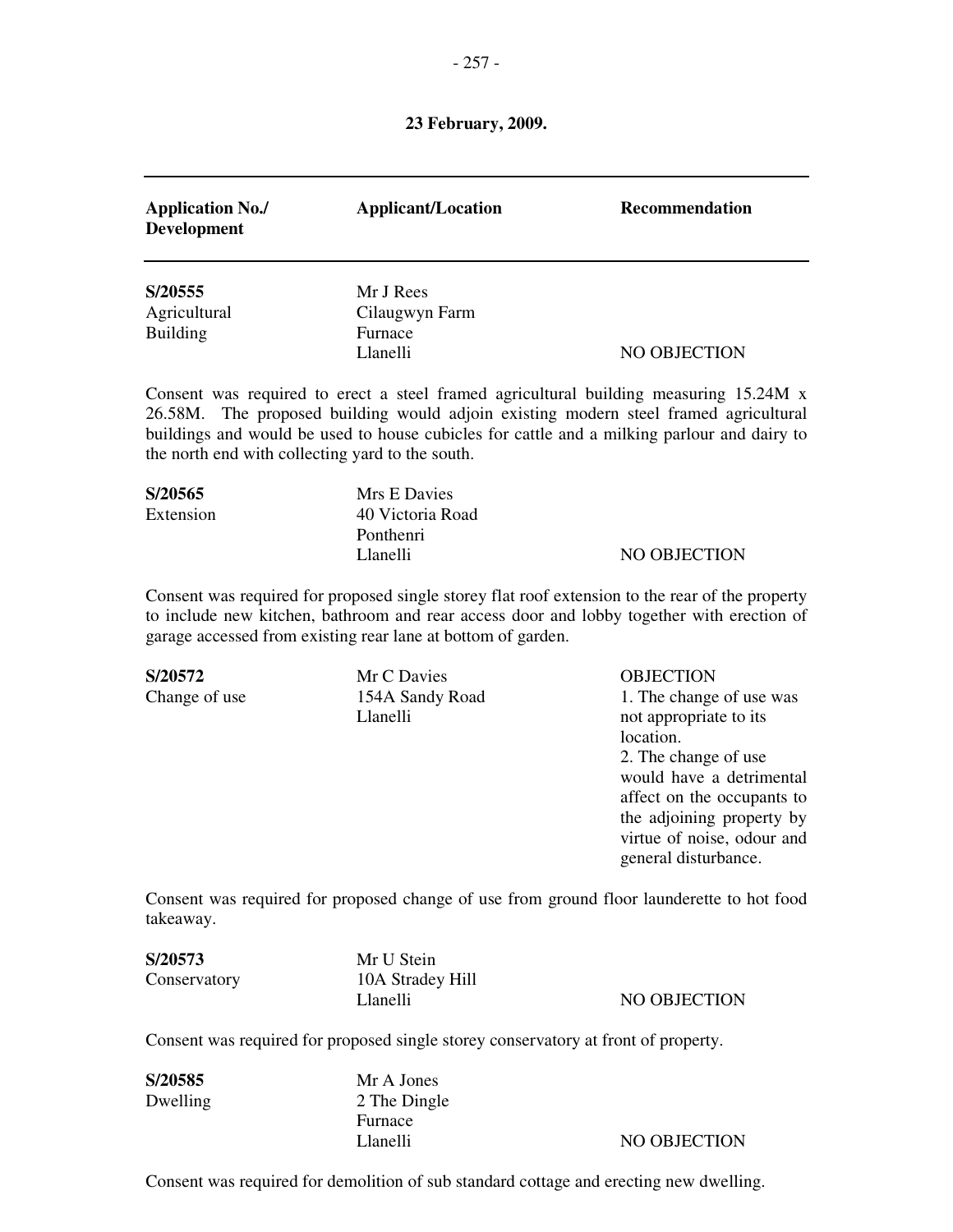### - 258 -

### **23 February, 2009.**

| <b>Application No./</b><br><b>Development</b>                             | <b>Applicant/Location</b>                                                      | Recommendation                                                                                                                                                                                                                                                                                                                                                                                                                                                                                                                                                                                                                                                   |
|---------------------------------------------------------------------------|--------------------------------------------------------------------------------|------------------------------------------------------------------------------------------------------------------------------------------------------------------------------------------------------------------------------------------------------------------------------------------------------------------------------------------------------------------------------------------------------------------------------------------------------------------------------------------------------------------------------------------------------------------------------------------------------------------------------------------------------------------|
| S/20626<br>New signage<br>Consent was required for advertisement signage. | Miss H Read<br>IN 'n' OUT Services<br><b>Pemberton Retail Park</b><br>Llanelli | NO OBJECTION                                                                                                                                                                                                                                                                                                                                                                                                                                                                                                                                                                                                                                                     |
| S/20628<br>Dwelling                                                       | Mr M O'Brien<br>Land off 24 Gordon Road<br>Dafen<br>Llanelli                   | NO OBJECTION<br>provided:<br>1. The proposed garden<br>amenity and utility space<br>was proportionate to the<br>scale, layout and location<br>of<br>the<br>proposed<br>development.<br>2. Access to the site<br>visibility<br>incorporating<br>requirements so that all<br>vehicles entering<br>and<br>leaving the site were able<br>to do so in forward gear.<br>3.<br>proposed<br>The<br>conservatory windows on<br>the north side of the<br>development being<br>of<br>opaque design so that<br>there was no detrimental<br>impact on the general<br>amenity and privacy of 26<br>Gordon Road, and that the<br>opaque windows were<br>retained in perpetuity. |

Consent was required for proposed detached dwelling.

# **476. TEMPORARY ROAD CLOSURE – BURRY PORT LINK ROAD**

Correspondence was received from the Head of Transport and Engineering, Carmarthenshire County Council, informing of a request that had been received for the temporary road closure of Burry Port Link Road from its junction with the A484 to its junction with Glan-y-Môr Terrace roundabout. The closure was required for the Llanelli Half Marathon on Sunday, 8 March, 2009.

**RESOLVED** that the information be noted.